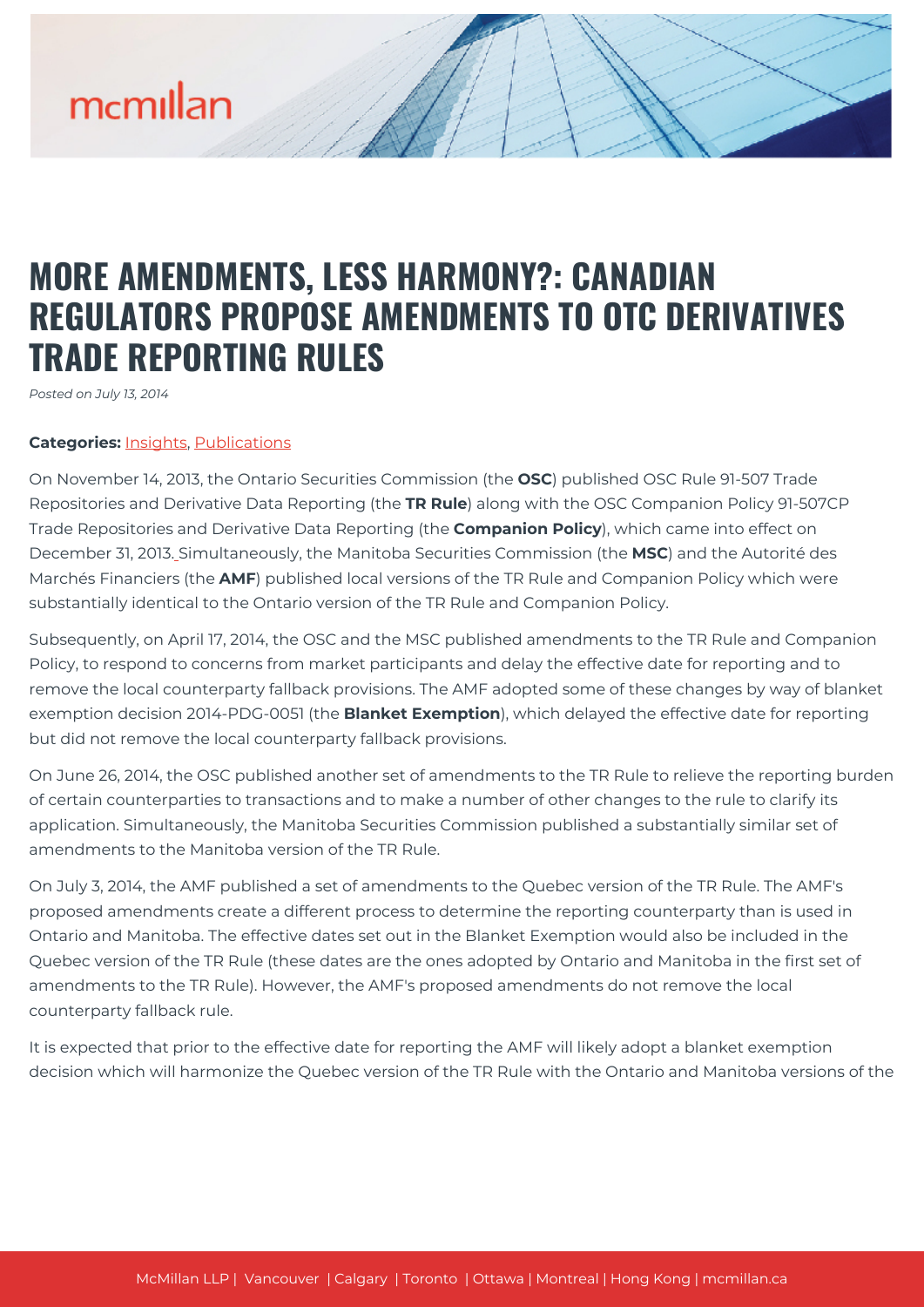TR Rule. However, this is not certain and the difference in proposals across the Canadian jurisdictions may raise issues for market participants trying to comply with the reporting requirements of the TR Rule in more than one Canadian jurisdiction.

#### **Ontario and Manitoba Amendment**

### **1. ISDA methodology-based regime for determining reporting counterparty**

Under the existing regime, pursuant to paragraph 25(1)(b) of the TR Rule where both counterparties to a non-cleared transaction are derivatives dealers, each is a reporting counterparty with obligations to report derivatives data to a designated trade repository. A reporting counterparty may delegate this reporting obligation to the other party (or to a third party) under subsection 26(3). However, while a reporting counterparty may delegate its reporting obligation, it remains responsible for ensuring that the transaction data is in fact reported and that it is reported in a timely and accurate manner.

This added responsibility of ensuring that the counterparty to whom the reporting obligation may be delegated fulfills the reporting obligations makes many market participants uncomfortable. Thus, for many transactions where delegation is possible, business judgment would suggest selfreporting rather than delegating the reporting obligations. In these circumstances, the likelihood of double-reporting increases and the amendments provide a way to alleviate these concerns.

With the proposed amendment, section 25 of the Ontario and Manitoba versions of the TR Rule permits parties, subject to certain preconditions, to agree to sign up to the International Swaps and Derivatives Association, Inc. (ISDA) Canadian methodology to determine the reporting counterparty for a transaction. For example, in a transaction between two dealers where both counterparties to the transaction have a reporting obligation, the amended paragraph 25(1)(b) will allow the counterparties to adopt ISDA methodology to determine the reporting counterparty. This results in only one party, determined under ISDA methodology as the reporting counterparty, being responsible for fulfilling the reporting obligations. The other party no longer remains responsible for reporting or for ensuring the timely and accurate manner of reporting.

Similarly, in a transaction between two non-dealers, both counterparties to the transaction have a reporting obligation. Instead of delegating their reporting obligations or double-reporting, the nondealer parties can sign up to the ISDA methodology to determine the reporting counterparty. Thus, the proposed amendments to determine the reporting counterparty are a welcome change.

There is no requirement for counterparties to a transaction to use the ISDA methodology. However,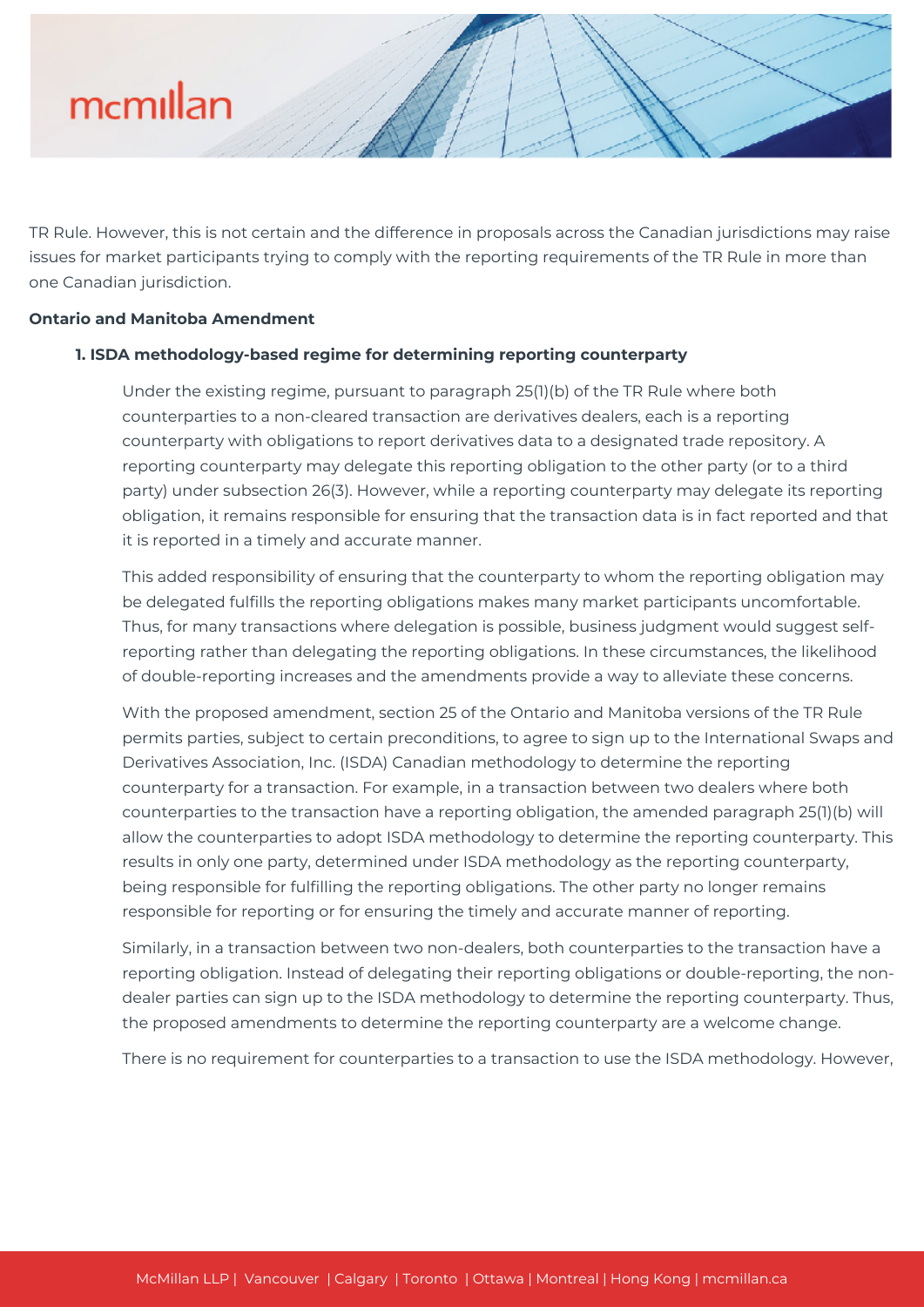there are certain preconditions to using the ISDA methodology. Pursuant to subsection 25(2), a reportable transaction can only use the ISDA methodology if, i) both counterparties to the transaction have agreed in advance to the terms of the multilateral ISDA agreement; and ii) the parties have executed and delivered an ISDA Canada Representation Letter to ISDA in which they agree to adopt the ISDA reporting methodology. It should be noted that the multilateral ISDA agreement is currently in draft and has yet to be finalized.

### **2. Express inclusion of U.S. CFTC Swap Rules under substituted compliance**

Subsection 26(5) allows for limited substituted compliance with the TR Rule provided that the transaction is only reportable because a counterparty qualifies as a local counterparty solely due to the fact that it is a registered derivatives dealer or a guaranteed affiliate of a locally-located local counterparty. Limited substituted compliance is possible for regimes listed in Appendix B if a transaction has been reported to a designated trade repository pursuant to the law of a province of Canada other than Ontario (or Manitoba, as the case may be) or of a foreign jurisdiction.

The proposed amendment has expressly included the U.S. Commodity Futures Trading Commission (the CFTC) swap data reporting rules on Appendix B. This would allow, among other things, registered derivatives dealers (once a derivatives registration regime is in place) located outside Ontario or Manitoba to avoid having to comply with Ontario or Manitoba reporting rules with respect to their transactions with non-Ontario or Manitoba counterparties.

### **3. Simplification and inclusion of optional "***Other***" field under Appendix A**

Appendix A to the TR Rule contains the minimum data fields required to be reported to a designated trade repository under the TR Rule. The amendment has introduced a number of changes to Appendix A:

- a. An optional "Other" field has been included under Appendix A to capture information required to be reported that does not fit within any of the required fields, such as reporting the terms of an exotic or bespoke OTC derivative transactions. This field also provides a place for parties who are using the same trade report in multiple jurisdictions to report CFTC or EMIR-required information which is not required under Appendix A
- b. The local counterparty identification field has been amended to require market participants to specify the province(s) in which they are a local counterparty, thereby, facilitating the filing of one transaction report for multiple jurisdictions;
- c. A "Valuation Currency" field has been included allowing parties to indicate the currency of the valuation, thereby making it possible to determine the actual value of the transaction;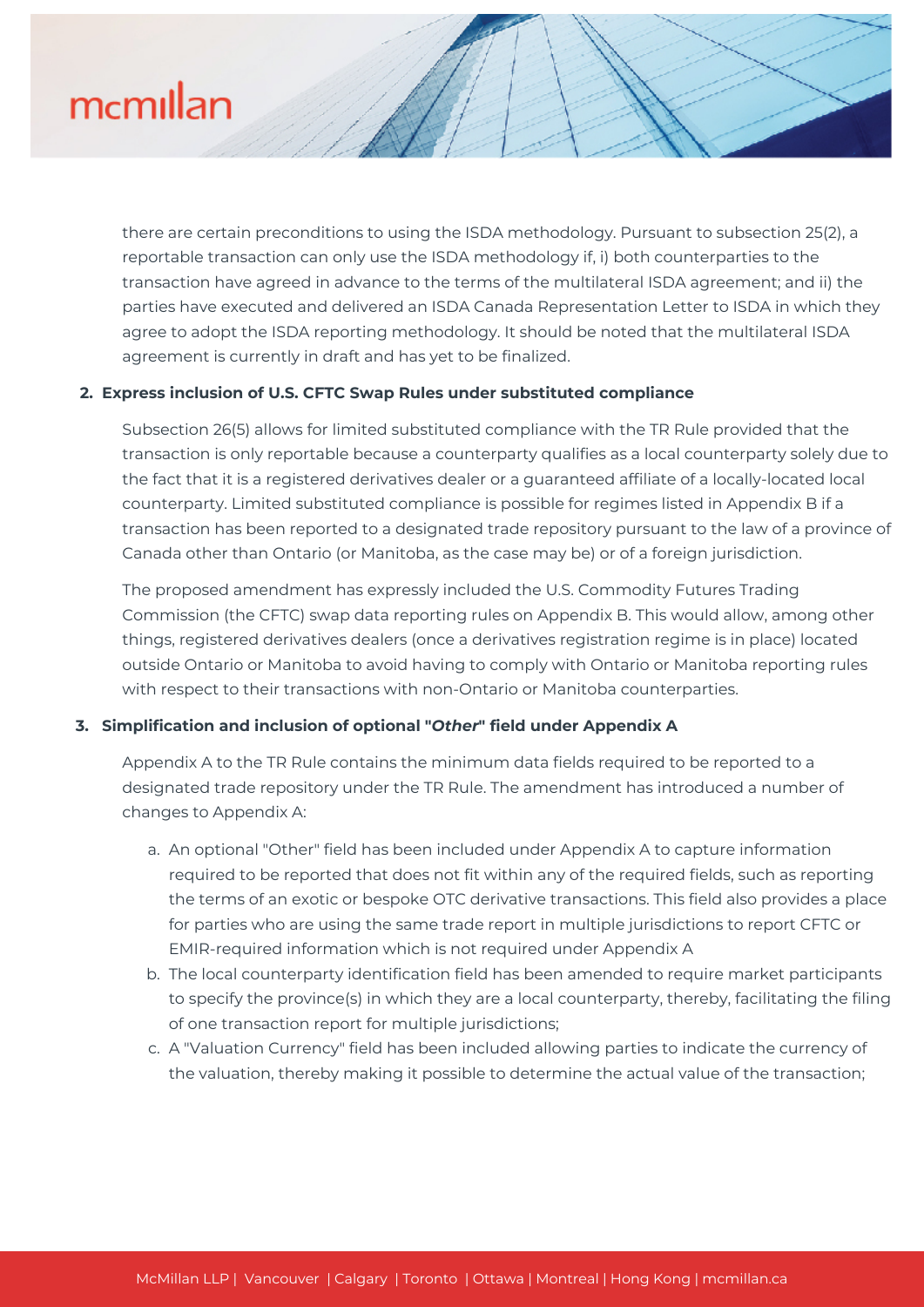and

d. A number of fields have been deleted in order to facilitate international harmonization of derivative trade reporting rules and bring the TR Rule reporting obligations in line with those of other jurisdictions.

### **Quebec Amendments**

In addition to formally adopting the effective dates for reporting previously set out in the Blanket Exemption, the Quebec amendments make the following changes:

### **1. New rules for determining reporting counterparty**

Unlike Ontario and Manitoba, the proposed Quebec amendments would place an obligation on each counterparty to a non-cleared transaction to report derivatives data to a designated trade repository. However, where one party to a transaction is a Canadian financial institution and the other party is not a Canadian financial institution, the Canadian financial institution would have the sole obligation to report. Similarly, where neither party is a Canadian financial institution, but one party is a derivatives dealer registered under the Derivatives Act (Quebec) and the other party is not, the registered derivatives dealer would have the sole obligation to report.

"Canadian financial institution" is defined under National Instrument 14-101 (which applies to the Derivatives Act (Quebec)) as including, among other things, banks, trust companies, loan corporations, insurance companies and credit unions authorized to carry on business in Canada, but it does not include Canadian branches of foreign banks.

Parties would still have the ability to delegate their reporting obligations pursuant to subsection 26(3), but this delegation would not excuse a party with obligations to report from ensuring that the information reported by its delegate was reported in a timely and accurate manner. Similarly, subsection 25(2) of the Quebec version of the TR Rule retains the local counterparty fallback language which was removed from the Ontario and Manitoba versions of the TR Rule in the previous set of amendments.

### **2. Replacement of Appendix B**

Appendix B lists regimes for which limited substituted compliance is permitted. The proposed amendments to the Quebec version of the TR Rule would eliminate Appendix B. Instead, the AMF will maintain a list separate from the TR Rule which will list regimes permissible for substituted compliance. Presumably, this change makes it simpler for the AMF to include or remove qualifying regimes without having to go through the process of formally amending the TR Rule.